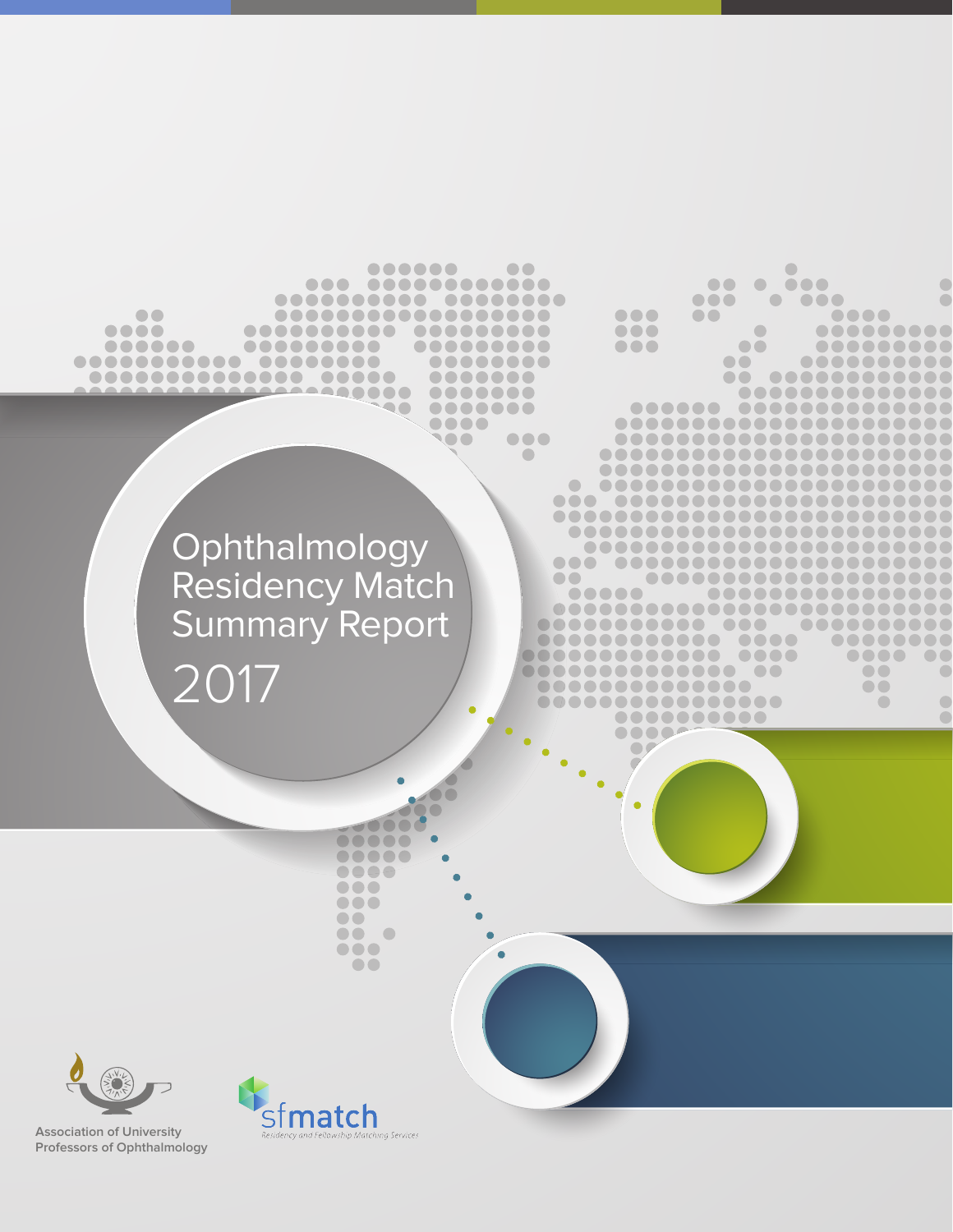### Positions Overview

|                 | Jan<br>2008 | Jan<br>2009    | Jan<br>2010    | Jan<br>2011 | Jan<br>2012 | Jan<br>2013 | Jan<br>2014 | Jan<br>2015 | Jan<br>2016    | Jan<br>2017 |
|-----------------|-------------|----------------|----------------|-------------|-------------|-------------|-------------|-------------|----------------|-------------|
| Offered         | 454         | 459            | 458            | 461         | 461         | 460         | 461         | 465         | 469            | 468         |
| Filled          | 453         | 458            | 456            | 458         | 458         | 455         | 460         | 464         | 467            | 462         |
| Left<br>------- | 1           | $\overline{1}$ | $\overline{2}$ | 3           | 3           | 5           | 1           | 1           | $\overline{2}$ | 6           |

POSITIONS

### 2017 USMLE Data **Participating Applicants by Category**

|     | <b>CATEGORY</b>                 | Total $#$      | % in Match     |
|-----|---------------------------------|----------------|----------------|
| 243 | <b>US Osteopathic Seniors</b>   | 19             | 3              |
| 245 | <b>US Osteopathic Graduates</b> | $\overline{4}$ |                |
| 236 | <b>US Allopathic Seniors</b>    | 472            | 80             |
| 252 | <b>US Allopathic Graduates</b>  | 43             | $\overline{7}$ |
| 227 | <b>International Graduates</b>  | 56             | 9              |
|     | <b>Total Match Participants</b> | 594            | 100            |

| Matched Mean            | 243 |
|-------------------------|-----|
| <b>Matched Median</b>   | 245 |
| Matched 25th Percentile | 236 |
| Matched 75th Percentile | 252 |
| <b>Unmatched Mean</b>   | 227 |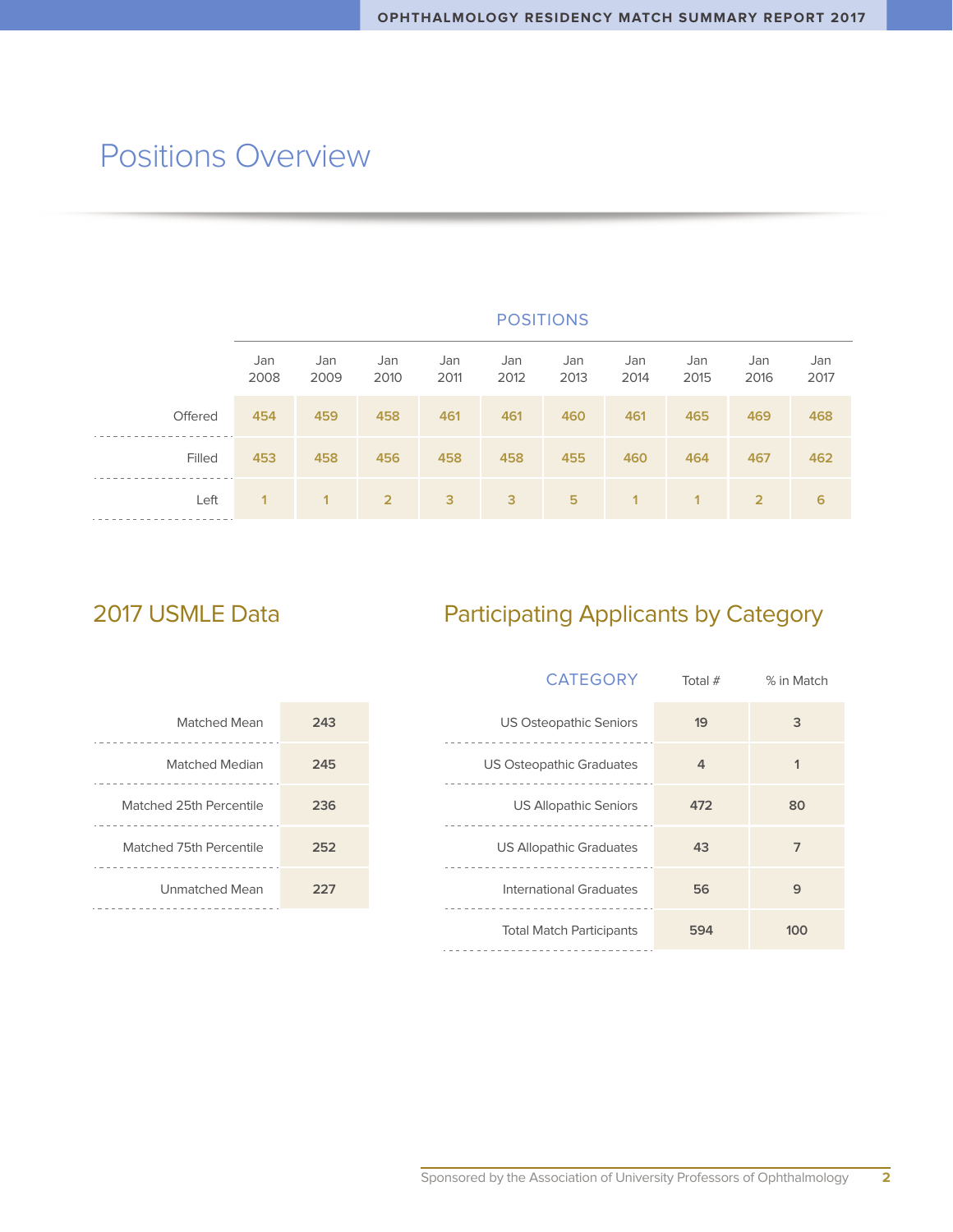# Ophthalmology Residency Match

#### Jan 2017

| <b>TOTAL APPLICANTS</b><br>REGISTERED AND PARTICIPATED<br><b>PER CATEGORY</b> | Registered # | Participated   | Matched | Matched/<br>Participated (%) |
|-------------------------------------------------------------------------------|--------------|----------------|---------|------------------------------|
| <b>US Osteopathic Seniors</b>                                                 | 34           | 19             | 5       | 26                           |
| <b>US Osteopathic Graduates</b>                                               | 6            | $\overline{4}$ | $\circ$ | $\mathbf 0$                  |
| <b>US Allopathic Seniors</b>                                                  | 496          | 472            | 418     | 89                           |
| <b>US Allopathic Graduates</b>                                                | 50           | 43             | 19      | 44                           |
| <b>International Applicants</b>                                               | 116          | 56             | 20      | 36                           |
| <b>TOTAL</b>                                                                  | 702          | 594            | 462     | 78                           |

### Jan 2016

| <b>PER CATEGORY</b><br>Registered #<br>Matched<br>Participated (%)<br>Participated |    |
|------------------------------------------------------------------------------------|----|
| 32<br>17<br>7<br><b>US Osteopathic Seniors</b>                                     | 41 |
| 6<br>3<br><b>US Osteopathic Graduates</b><br>1                                     | 33 |
| 422<br><b>US Allopathic Seniors</b><br>562<br>511                                  | 83 |
| <b>US Allopathic Graduates</b><br>64<br>47<br>24                                   | 51 |
| <b>International Applicants</b><br>131<br>56<br>13                                 | 23 |
| <b>TOTAL</b><br>795<br>634<br>467                                                  | 74 |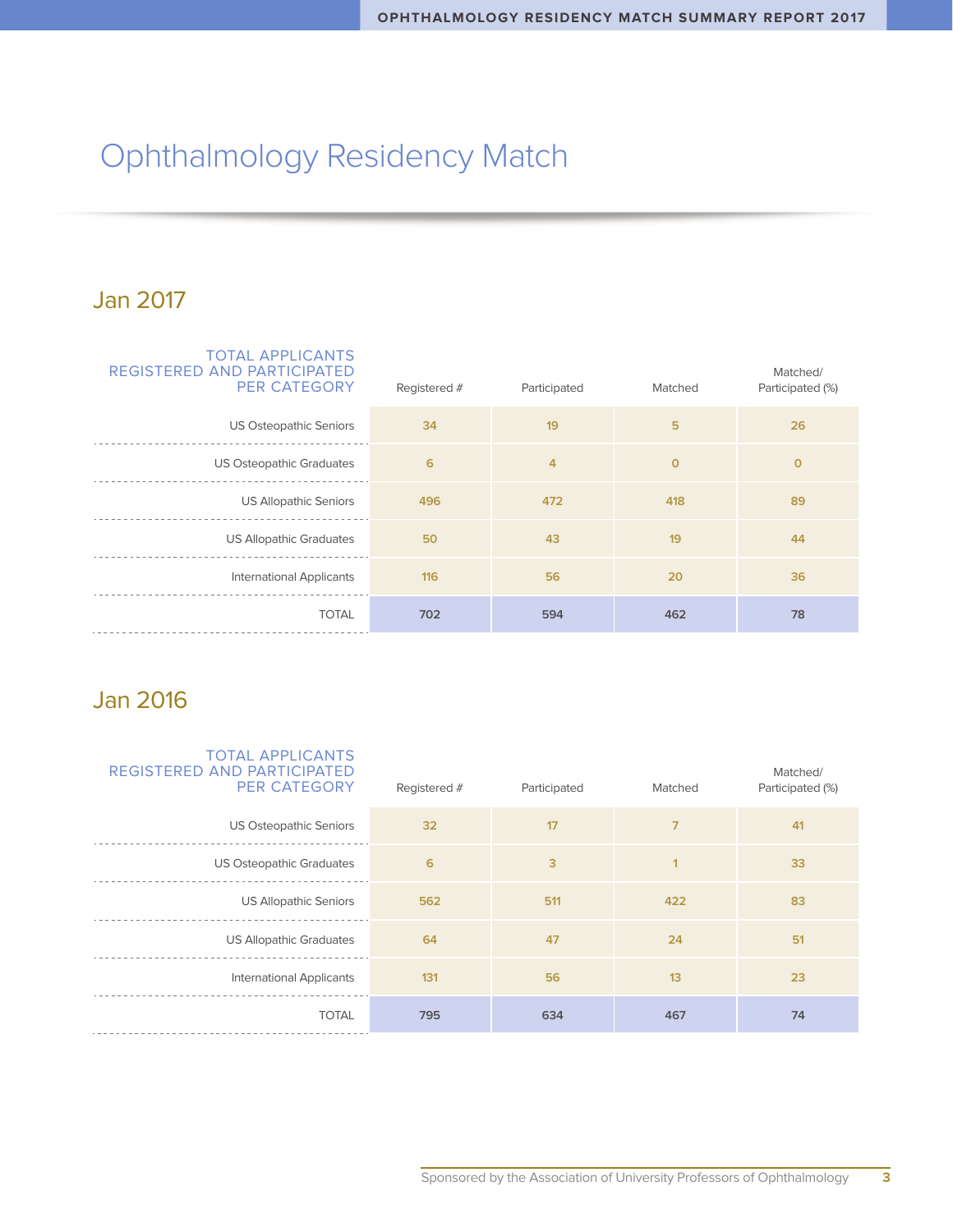| <b>MATCH APPLICANTS IN THE</b><br><b>2017 CYCLE</b> | Total $#$ | % of Registrants<br>Who Participated |
|-----------------------------------------------------|-----------|--------------------------------------|
| <b>Total Match Registrations</b>                    | 702       | 94 %                                 |
| <b>Total CAS Participants</b>                       | 660       |                                      |

| <b>MATCH APPLICANTS IN THE</b><br>2016 CYCLE | Total $#$ | % of Registrants<br>Who Participated |
|----------------------------------------------|-----------|--------------------------------------|
| Total Match Registrations and % Matched      | 795       | 91%                                  |
| <b>Total CAS Participants</b>                | 726       |                                      |

| <b>MATCH APPLICANTS IN THE</b><br><b>2015 CYCLE</b> | Invites AVG# | Applications Dist # |
|-----------------------------------------------------|--------------|---------------------|
| Matched                                             | 12           | 70                  |
| Unmatched                                           |              | 73                  |

### Application and Position Summary

|                                             | 2016 | 2017 |
|---------------------------------------------|------|------|
| AVG # APPLICATIONS PER MATCHED INDIVIDUAL   | 70   | 72   |
| AVG # APPLICATIONS PER UNMATCHED INDIVIDUAL | 73   | 67   |
| TOTAL # POSITIONS OFFERED                   | 469  | 468  |
| <b>TOTAL # POSITIONS FILLED</b>             | 467  | 462  |
| TOTAL NUMBER OF UNFILLED POSITIONS          |      | 6    |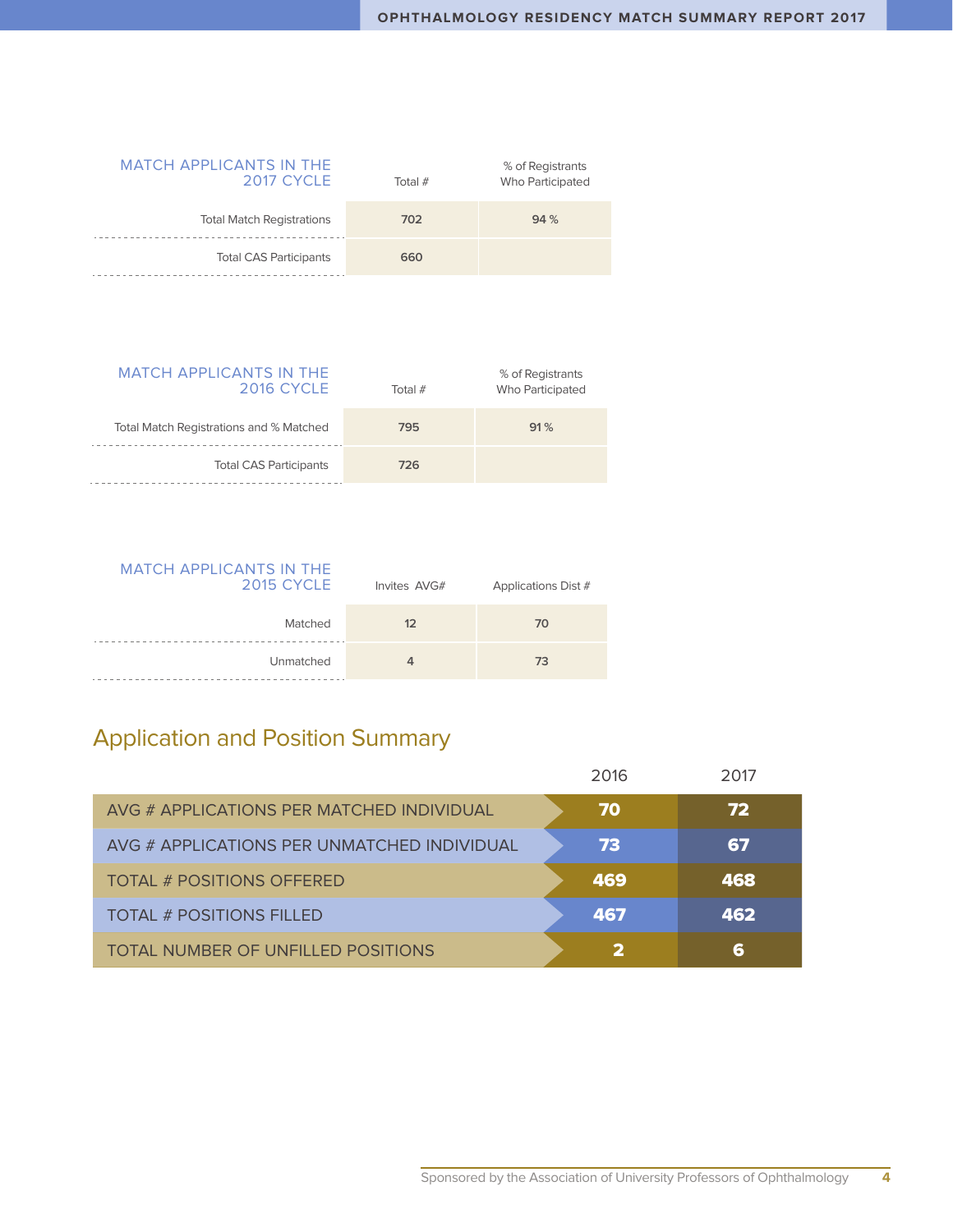### Interview Invitations vs Number of Applications Submitted

Average number of interviews offered as a function of the number of applications distributed (with "standard error" bars calculated).

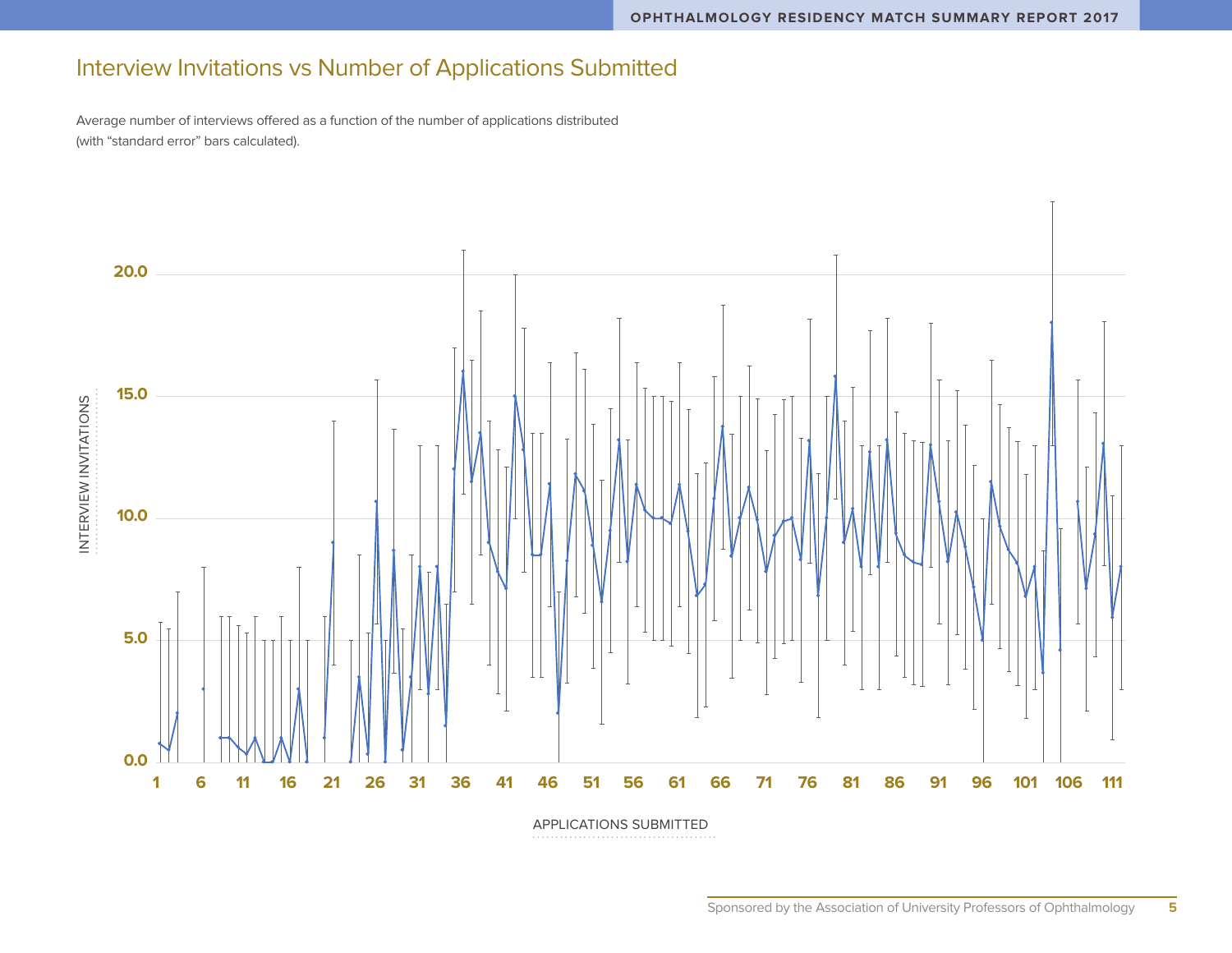### **Overall Statistics**

|                                       | Jan<br>2008  | Jan<br>2009  | Jan<br>2010    | Jan<br>2011               | Jan<br>2012 | Jan<br>2013 | Jan<br>2014  | Jan<br>2015  | Jan<br>2016    | Jan<br>2017 |
|---------------------------------------|--------------|--------------|----------------|---------------------------|-------------|-------------|--------------|--------------|----------------|-------------|
| Total # of registrations              | 869          | 866          | 823            | 823                       | 784         | 751         | 757          | 808          | 795            | 702         |
| Total # of CAS<br>participants        | 789          | 767          | 728            | 746                       | 711         | 683         | 700          | 753          | 726            | 660         |
| Total # of rank lists                 | 639          | 654          | 630            | 622                       | 595         | 583         | 611          | 644          | 634            | 594         |
| Total # of applicants<br>ranked       | 629          | 645          | 620            | 608                       | 579         | 553         | 597          | 614          | 624            | 578         |
|                                       |              |              |                | <b>MATCHED APPLICANTS</b> |             |             |              |              |                |             |
| <b>US Seniors</b>                     | 394          | 419          | 415            | 405                       | 411         | 402         | 419          | 413          | 429            | 423         |
| <b>US Grads</b>                       | 27           | 24           | 13             | 26                        | 26          | 33          | 23           | 34           | 25             | 19          |
| <b>IMGs</b>                           | 32           | 15           | 28             | 27                        | 21          | 20          | 18           | 17           | 13             | 20          |
| <b>Total Matched</b><br>$- - - - - -$ | 453          | 458          | 456            | 458                       | 458         | 455         | 460          | 464          | 467            | 462         |
| Unmatched applicants                  | 186          | 196          | 174            | 164                       | 137         | 128         | 151          | 180          | 167            | 132         |
|                                       |              |              |                | <b>PERCENT MATCHING</b>   |             |             |              |              |                |             |
| Overall                               | 71%          | 70%          | 72%            | 74%                       | 77%         | 78%         | 75%          | 72%          | 74%            | 78%         |
| <b>US Seniors</b>                     | 87%          | 92%          | 91%            | 88%                       | 90%         | 89%         | 91%          | 89%          | 92%            | 92%         |
| <b>US Grads</b>                       | 6%           | 5%           | 3%             | 6%                        | 6%          | 7%          | 5%           | 7%           | 5%             | 4%          |
| <b>IMGs</b>                           | 7%           | 3%           | 6%             | 6%                        | 4%          | 4%          | 4%           | 4%           | 3%             | 4%          |
| <b>POSITIONS</b>                      |              |              |                |                           |             |             |              |              |                |             |
| Offered                               | 454          | 459          | 458            | 461                       | 461         | 460         | 461          | 465          | 469            | 468         |
| Filled                                | 453          | 458          | 456            | 458                       | 458         | 455         | 460          | 464          | 467            | 462         |
| Left                                  | $\mathbf{1}$ | $\mathbf{1}$ | $\overline{2}$ | 3                         | 3           | 5           | $\mathbf{1}$ | $\mathbf{1}$ | $\overline{2}$ | 6           |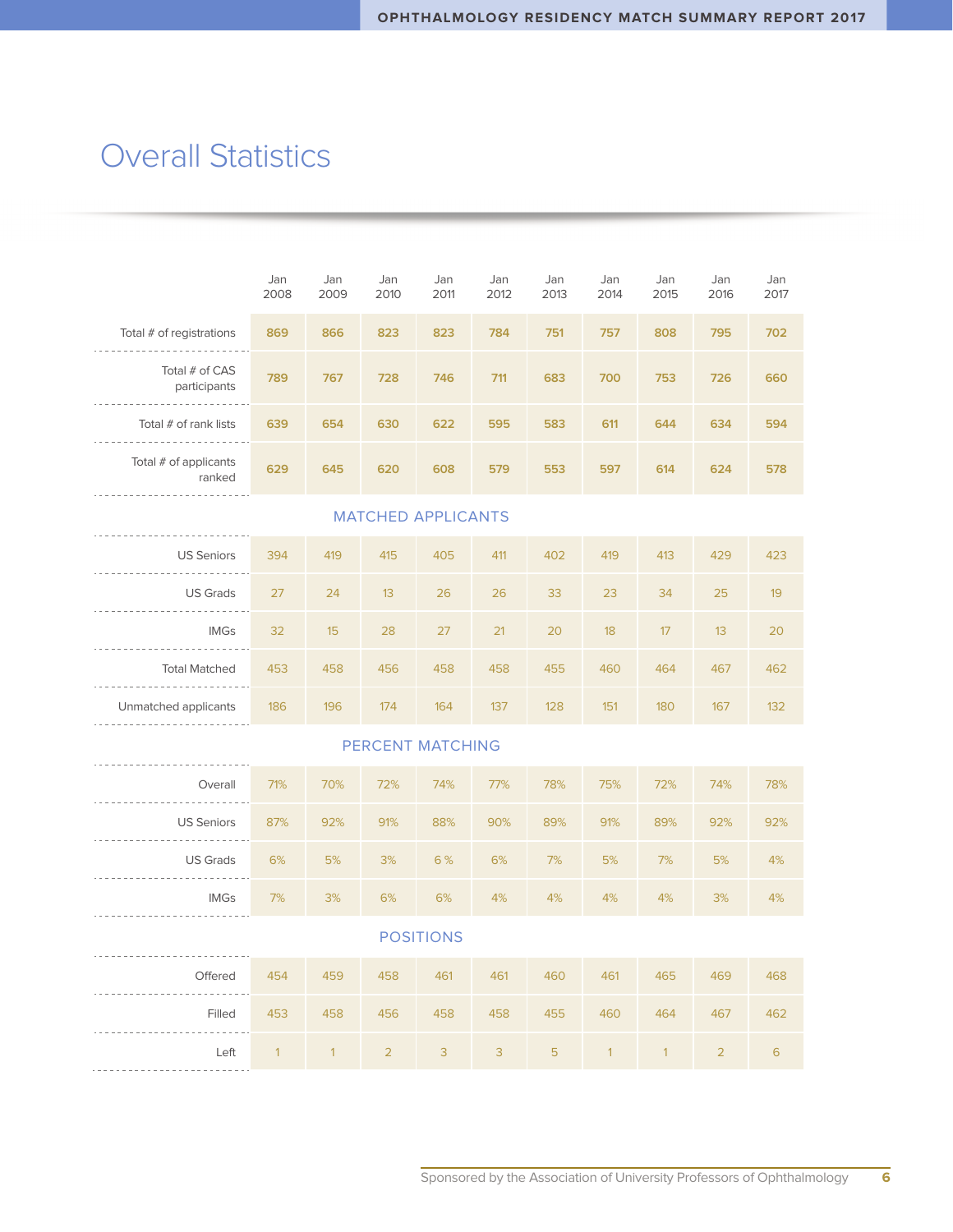# USMLE Step 1 Scores Information

|                                    | Jan<br>2008 | Jan<br>2009 | Jan<br>2010 | Jan<br>2011 | Jan<br>2012 | Jan<br>2013 | Jan<br>2014 | Jan<br>2015 | Jan<br>2016 | Jan<br>2017 |
|------------------------------------|-------------|-------------|-------------|-------------|-------------|-------------|-------------|-------------|-------------|-------------|
| Matched                            | 232         | 235         | 236         | 237         | 238         | 239         | 242         | 243         | 244         | 243         |
| Unmatched                          | 212         | 212         | 210         | 214         | 220         | 222         | 226         | 228         | 229         | 227         |
| Avg. applications per<br>applicant | 48          | 50          | 53          | 52          | 53          | 58          | 60          | 61          | 68          | 68          |

### Repeat Applicants

| $2011 - 2017$ | Matched | Unmatched |  |  |
|---------------|---------|-----------|--|--|
| 321 Total     | 99      | 222       |  |  |
| Percent       | 31%     | 69%       |  |  |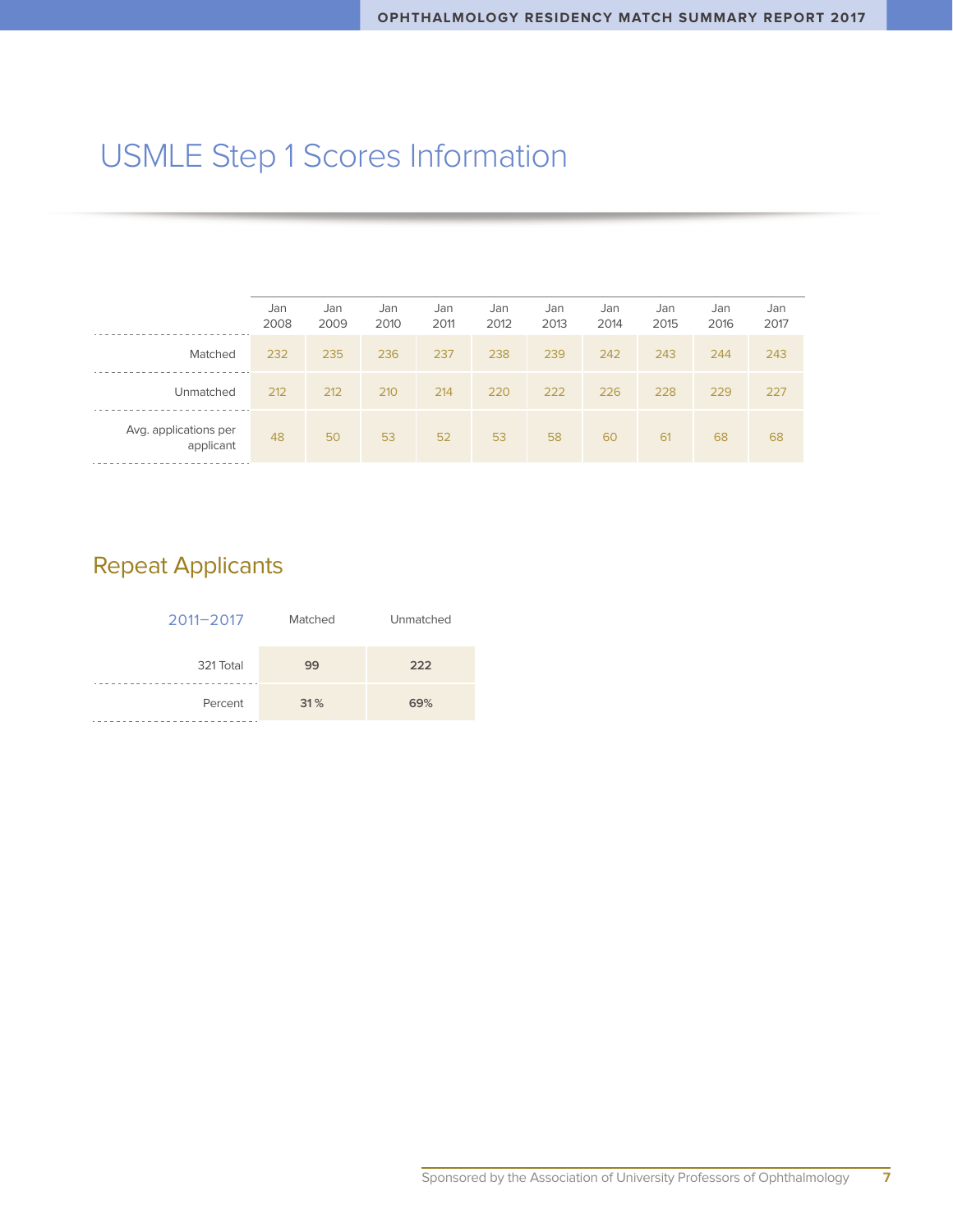### Rank Analysis for Applicants

#### 2017 Ranking Results by Matched Applicants

| MATCHED 1ST CHOICE        | 186 |
|---------------------------|-----|
| <b>MATCHED 2ND CHOICF</b> | 78  |
| <b>MATCHED 3RD CHOICE</b> | 56  |
| MATCHED 4TH CHOICE        | 44  |
| <b>MATCHED 5TH CHOICE</b> | 33  |
| <b>MATCHED 6TH CHOICE</b> | 26  |
| MATCHED 7TH CHOICE        | 17  |
| <b>MATCHED 8TH CHOICE</b> | 12  |
| <b>MATCHED 9TH CHOICE</b> | 5   |
| MATCHED 10TH + CHOICE     | 5   |
| TOTAL                     | 462 |



#### 2016 Ranking Results by Matched Applicants

| MATCHED 1ST CHOICE        | 182 |
|---------------------------|-----|
| MATCHED 2ND CHOICE        | 88  |
| MATCHED 3RD CHOICE        | 61  |
| MATCHED 4TH CHOICE        | 46  |
| MATCHED 5TH CHOICE        | 33  |
| MATCHED 6TH CHOICE        | 12  |
| <b>MATCHED 7TH CHOICE</b> | 14  |
| MATCHED 8TH CHOICE        | 10  |
| <b>MATCHED 9TH CHOICE</b> | 9   |
| MATCHED 10TH + CHOICE     | 12  |
| <b>TOTAL</b>              | 467 |